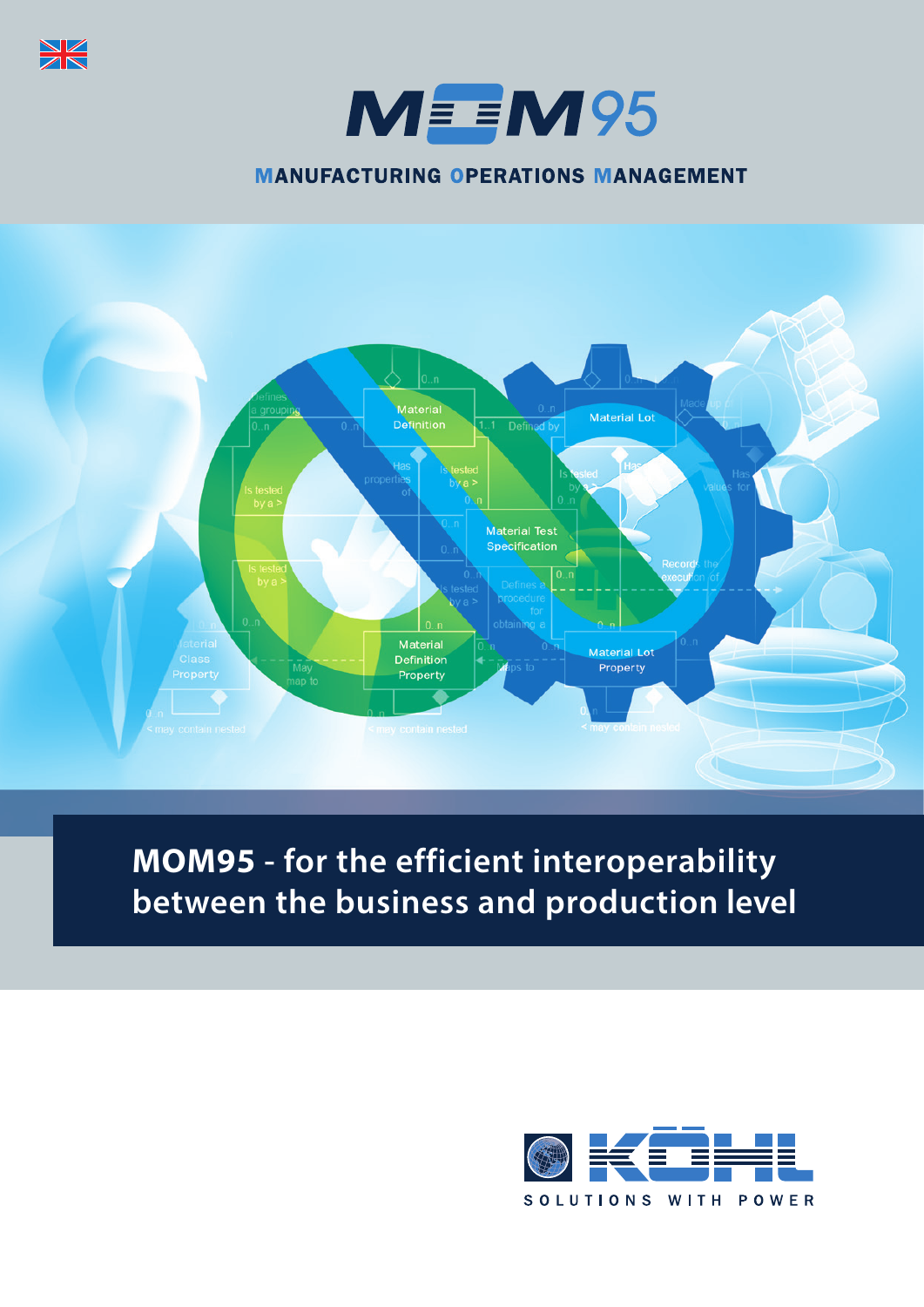# **100% Communication Security** Business and manufacturing understand each other with **MOM95**

They speak different languages: humans and IT-systems at the business level on the one hand, and at the production level on the other hand.

KÖHL Manufacturing Operations Management **MOM95** eliminates these "language barriers" with a standard terminology! Communication between the systems becomes consistent and efficient. **MOM95** optimizes the processes with accurate and timely information exchange regardless of size, industry or degree of the company's automation.

KÖHL Manufacturing Operations Management **MOM95**  complies with the international ISA-95 Standard (IEC 62264). It defines the interface between business and manufacturing with regard to models, activities, and dataflow.

The aim of the IT-integration of corporate management (Level 4) with the control systems (Level 2) is the clear definition of system limits and responsibilities that can be applied in all branches of industry.



## **MOM95** - easily connects business and production with minimal integration effort.

**MOM95** consists of an object oriented database where complete models are shown according to the current ISA-95 standard. **MOM95** is characterized by the ease and user - friendly handling. User access to the web-application is realized via standard browser. The integrated user administration controls the access to system configuration and user functionality.

The **MOM95**- data can be accessed from the defined workflows via service instance (SOA, Service Oriented Architecture). The interfaces between enterprise and manufacturing level are realized via Enterprise Service Bus (ESB) or Manufacturing Service Bus (MSB).

#### **ADDITIONAL MOM95 HIGHLIGHTS**

- ISA-95 configurator to specify resources and define products.
- Object-oriented access via Hibernate technology.
- Business-Process-Suite defines and integrates business processes in the software.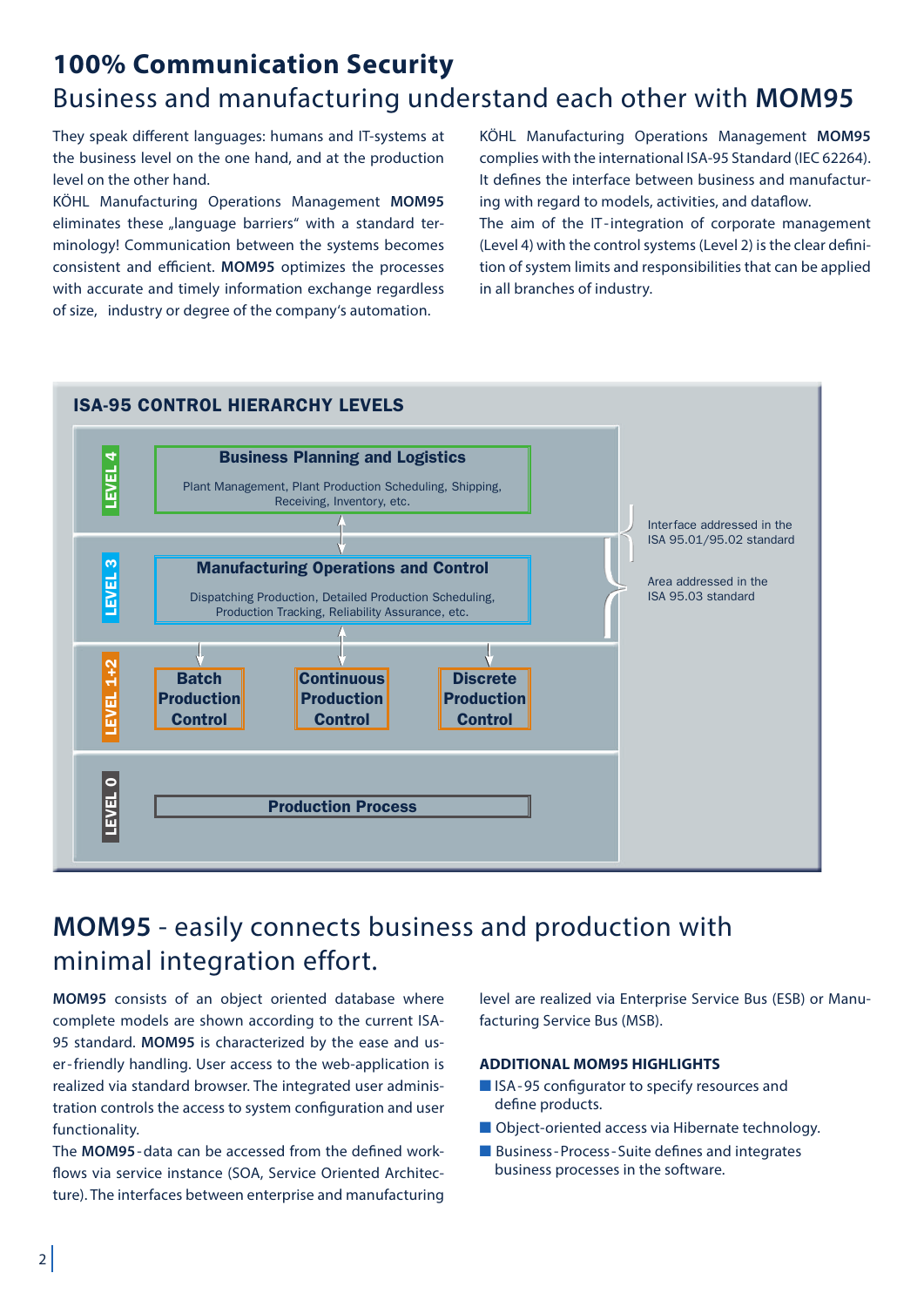

### **MOM95** - competitive advantages for your enterprise.

- **MOM95** improves communication between business and production thanks to consistent terminology.
- In accordance with the ISA-95 Standard, MOM95 simplifies production planning and increases productivity, due to transparent real-time information and automated workflows.
- **MOM95** increases flexibility in the introduction of new products and systems.
- **MOM95** optimizes system capacity and thus reduces investment costs.
- **MOM95** ensures adherence to the industry standards in terms of production and quality.
- **MOM95** contributes to energy efficiency due to production optimization.
- **MOM95** provides one system for production, maintenance, quality and logistics.

OKEN 1

BLUE.TECHNOLOGY

Order Lis